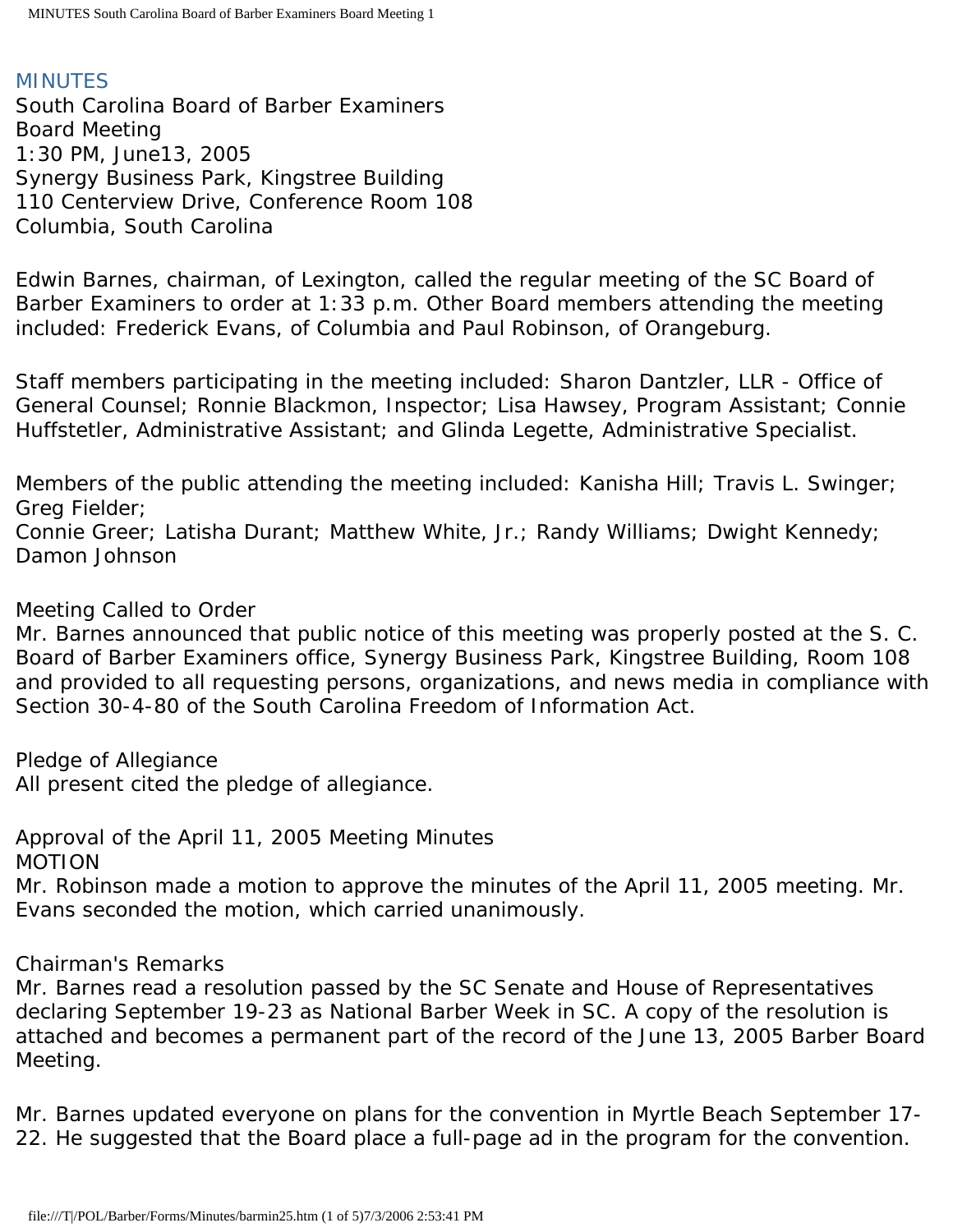#### MOTION

Mr. Evans moved that the Board place a full-page ad in the program for the National Association of Barber Boards convention to be held September 17-22 in Myrtle Beach, SC. Mr. Robinson seconded the motion, which carried.

Administrator's Remarks Eddie Jones, Administrator, was not present at the June 13, 2005 meeting.

Exam Results for April and May 2005 The members received, for their information, the exam results for April and May 2005.

Advisory Opinions, If Needed, Office of General Counsel There were no advisory opinions given during the June13, 2005 meeting.

Legislative Update, If Needed, Legislative Liaison Office There were no legislative updates given during the June13, 2005 meeting

Unfinished Business There was no unfinished business for the June 13, 2005 meeting.

New Business Approval of Exam Eligibility Randy Williams Mr. Williams appeared before the Board to explain items on his background check.

## MOTION

Mr. Evans moved to allow Mr. Williams to take the Barber examination. The motion was seconded by Mr. Robinson and carried.

Bryan Collins Mr. Collins did not appear at the June 13, 2005 meeting.

Approval of Third Student Permit Latisha O. Durant Ms. Durant appeared before the Board to request a third student permit to complete her training. She needs approximately 900 hours and plans to attend Personal Touch Barber College.

## MOTION

Mr. Robinson moved to approve a third student permit for Latisha O. Durant. Mr. Evans seconded the motion, which carried.

Damon Maurice Johnson Mr. Johnson appeared before the Board to request a third student permit in order to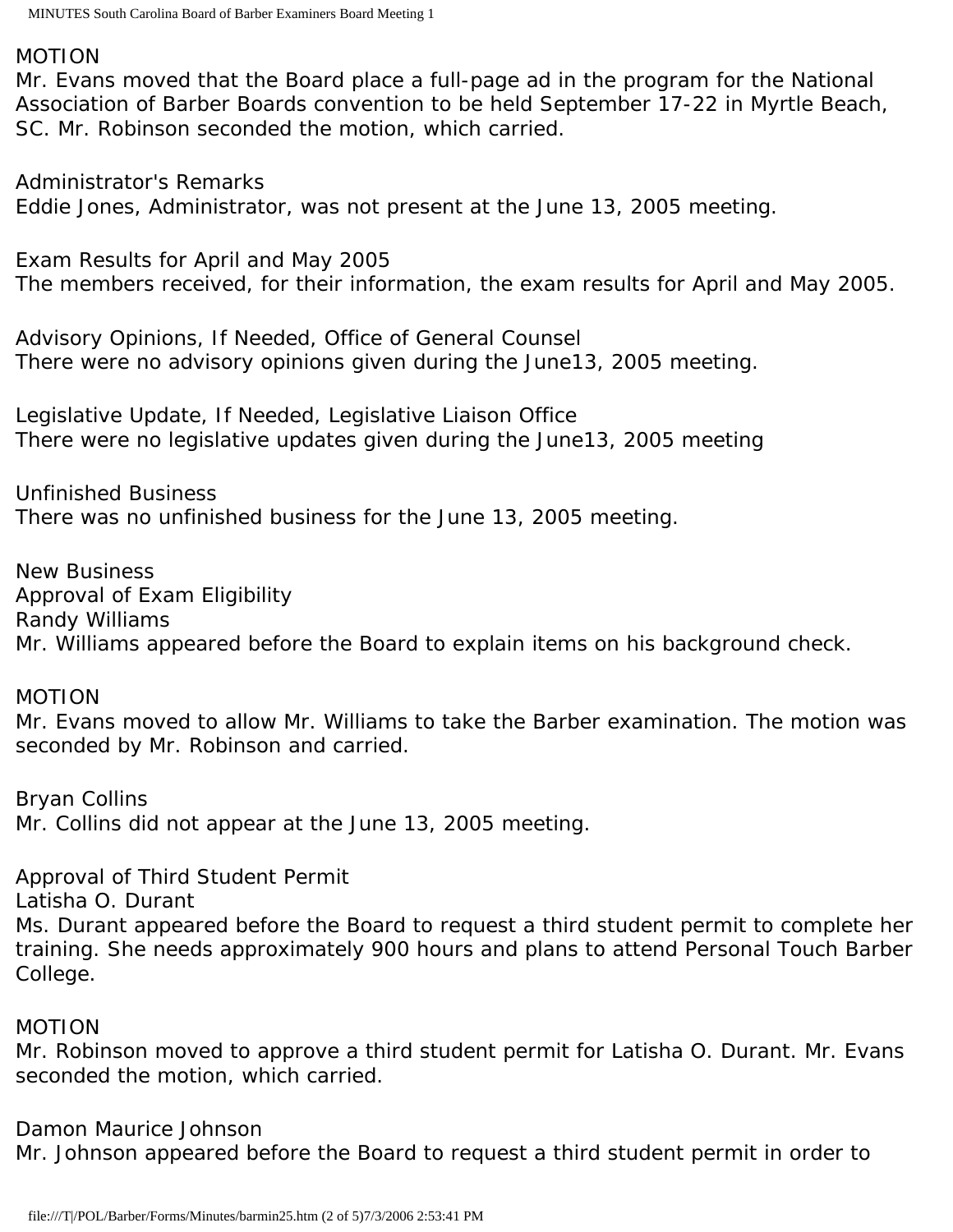receive the remaining 130 hours of instruction to complete his training. He is an OJT student.

## MOTION

Mr. Robinson moved to approve a third student permit for Damon Maurice Johnson. The motion was seconded by Mr. Evans and carried.

# Travis Swinger

Mr. Swinger appeared before the Board to request a third student permit to complete his training. He is transferring to a school located closer to his home and needs approximately 800 hours.

## MOTION

Mr. Robinson moved to approve a third student permit for Travis Swinger. The motion was seconded by Mr. Evans and carried.

## Kanisha Hill

Ms. Hill appeared before the Board to ask for a third student permit in order to transfer from Be Unique to Number One Cuts Barber College. She needs approximately 815 hours to complete her training.

## MOTION

Mr. Evans made a motion, seconded by Mr. Robinson, to approve a third student permit for Kanisha Hill.

The motion carried.

Dwight Elwood Kennedy, Sr.

Mr. Kennedy appeared before the Board to ask for a third student permit. He needs approximately 1700 hours and Mr. Barnes cautioned him that he must complete all of those hours with the third permit.

## MOTION

Mr. Evans moved to approve a third student permit for Dwight Kennedy. The motion was seconded by Mr. Robinson and carried.

# Matthew Sinclair White, Jr.

Mr. White appeared before the Board to request a third student permit. He attended Howard's Barber School and received about 300 hours but had to leave school to work full-time. He then got a second permit to train under his father but never started the training. He now has a full-time job and will be training and working in the shop at night and on Saturdays. The Board expressed concern about Mr. White being able to complete the training as a part-time student and advised him he will have to work approximately 32 hours a week in the shop.

## MOTION

Mr. Evans moved to approve a third student permit for Matthew Sinclair White, Jr. The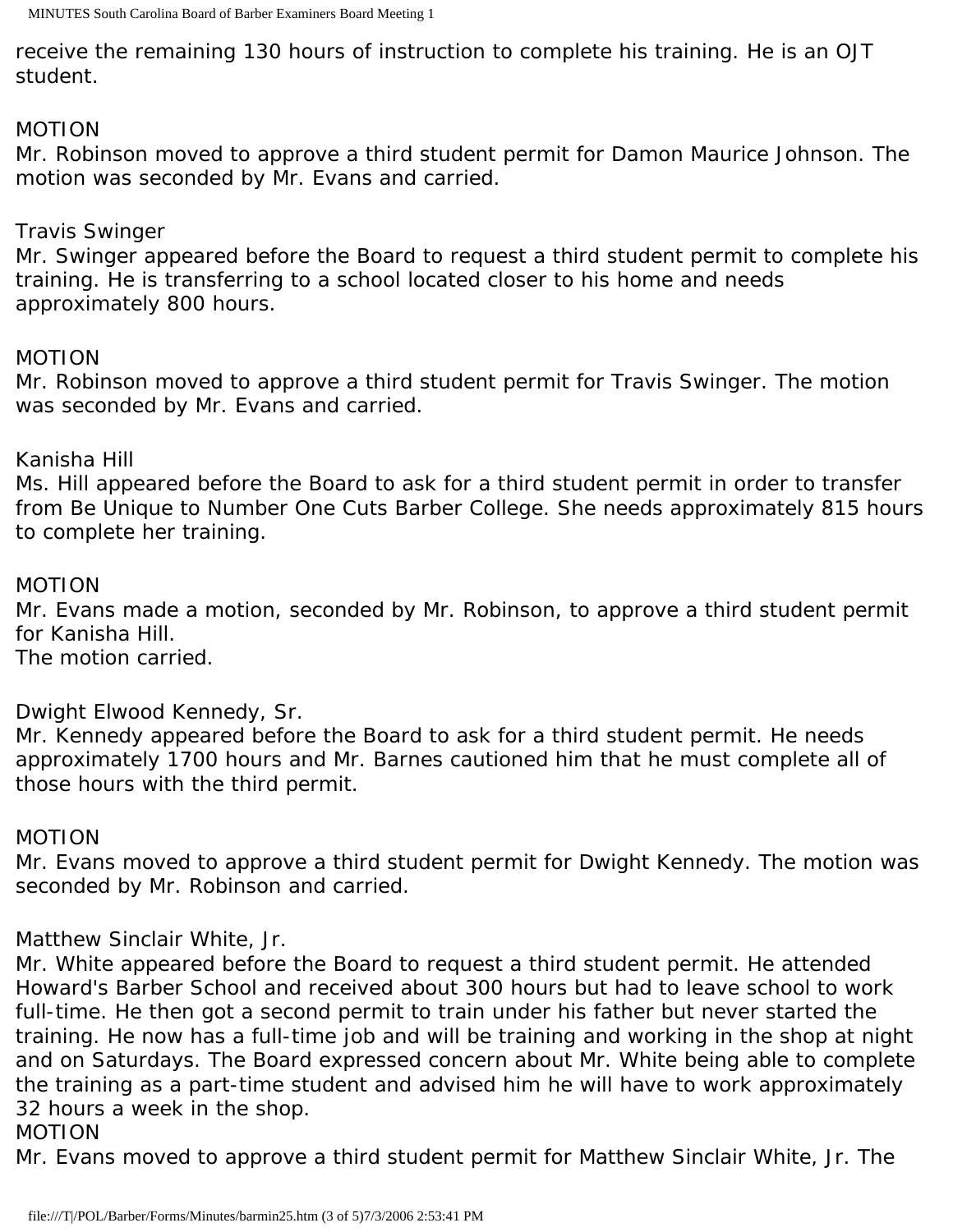motion was seconded by Mr. Robinson and carried.

#### Review of H. 3781

Ms. Dantzler gave a brief overview of H.3781, which would amend the Engine Bill. She explained that most of the changes were technical in nature and just reorganized the Engine Bill to make it easier to read and understand.

The Board tabled a vote on their position on H. 3781 until the next meeting.

## Public Comments

Mr. Gregory Fielder spoke to the Board to ask for information on the new braiding law. Ms. Dantzler explained that the law gives people currently in the business of hair-braiding one year to become registered. The course and application are still under development.

## Discussion Items

Mr. Evans asked the status of the request from Beaufort-Jasper Academy for Excellence for a three-year permit for students. Ms. Dantzler explained that Reg.17-10 prevents the Board from implementing a three- year permit.

Mr. Blackmon advised the Board that, at their request, Don Norris has agreed to serve as an alternate hearing officer for the Barber DRC. He also explained that the date of the next DRC had been changed to August 1.

Mr. Barnes asked the staff to investigate the disappearance of barber chairs from the Margaret H. Miller Center.

Executive Session MOTION Mr. Evans moved the Board enter Executive Session to consider disciplinary matters. Mr. Robinson seconded and the motion carried.

Return to Public Session MOTION Mr. Robinson moved the Board return to Public Session. The motion was seconded by Mr. Evans and carried.

June 2005 DRC Report Mr. Blackmon presented to the Board the DRC report for June 2005. MOTION Mr. Robinson made a motion, seconded by Mr. Evans, to approve the June 2005 DRC Report. The motion carried.

Adjournment MOTION